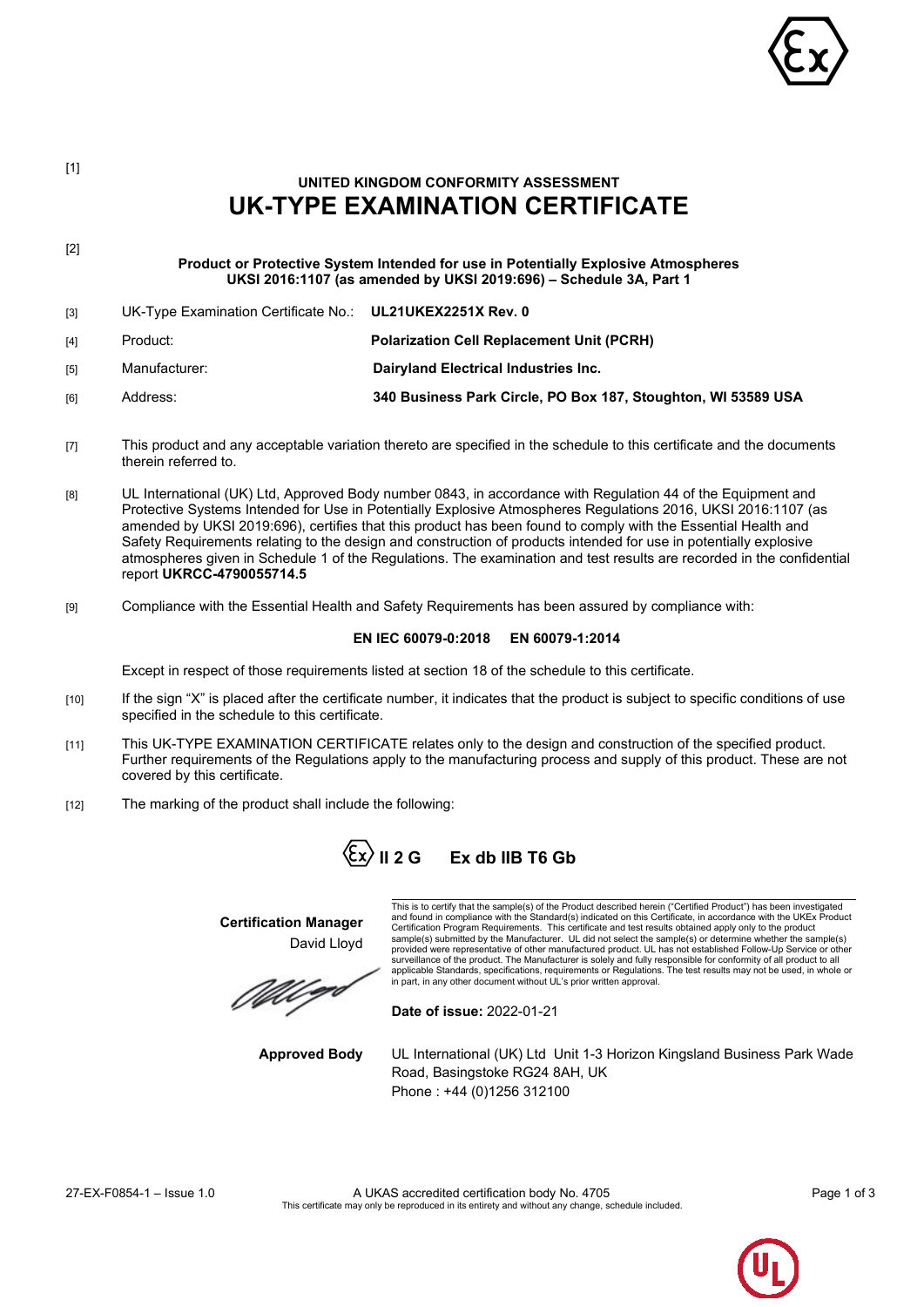## [13] **Schedule** [14] **UK-TYPE EXAMINATION CERTIFICATE No. UL21UKEX2251X Rev. 0**

#### [15] Description of Product

The Polarization Cell Replacement Unit (PCRH) is a solid-state DC isolation/AC grounding (or coupling) device designed for use in conjunction with cathodically protected equipment. It consists of an Ex certified enclosure with two feed thru assemblies that engage the sidewall of the enclosure and form a threaded joint. The feed thru assembly consists of a feed thru stud and feed thru insulating sleeve that are press fit into the feed thru shell engaging the enclosure to form a cylindrical joint. This feed thru provides the connection between the internal capacitor assembly and the external device being grounded/isolated.

Nomenclature:

| <b>PCRH</b> | $\,$ | 3.7kA |         | $\overline{\phantom{0}}$ | <b>ATFY</b> |
|-------------|------|-------|---------|--------------------------|-------------|
|             |      |       | '''<br> |                          |             |

I – PCRH – Basic Catalog Number

II – AC Fault Current

| 3.7kA |                          | 3.7kA rating |
|-------|--------------------------|--------------|
| 5kA   | -                        | 5kA rating   |
| 10kA  | $\overline{\phantom{0}}$ | 10kA rating  |
| 15kA  |                          | 15kA rating  |

III – Blocking Threshold

| -S    | $-2/+2$ V rating |
|-------|------------------|
| blank | $-3/+1$ V rating |

IV – Designates Hazardous Locations Rating (Optional)

(Blank) – Designation not detailed IECEX – IECEx certification ATEX – ATEX Certification

#### Temperature range

The ambient temperature range is -20 °C to +60 °C.

Electrical data

Maximum steady state current rating: 45 A Impulse Current Rating: 100kA, 8x20μs waveform

Routine tests

Routine tests according to EN 60079-1 cl. 16 are not required, as the enclosures have been successfully tested at four times the reference pressure.

[16] Test Report No. (associated with this certificate issue) US/UL/ExTR14.0041/03

#### [17] Specific conditions of use: Contact Dairyland Electrical Industries for information on the dimensions of the flameproof joints.

### [18] Conditions of certification:

Where ATEX certified Ex Components or Ex Equipment are used, it is the responsibility of the manufacturer to ensure that only Ex Components or Ex Equipment having equivalent UKEx certification are used after the permission to accept such ATEX certified Ex Component or Ex Equipment is withdrawn.

[18] Essential Health and Safety Requirements (Regulations Schedule 1) In addition to the Essential Health and Safety Requirements covered by the standards listed at item 9, all other requirements are demonstrated in the relevant reports.

> The manufacturer shall inform the approved body concerning all modifications to the technical documentation as described in Annex III to UKSI 2016:1107 (as amended by UKSI 2019:696) – Schedule 3A, Part 1.